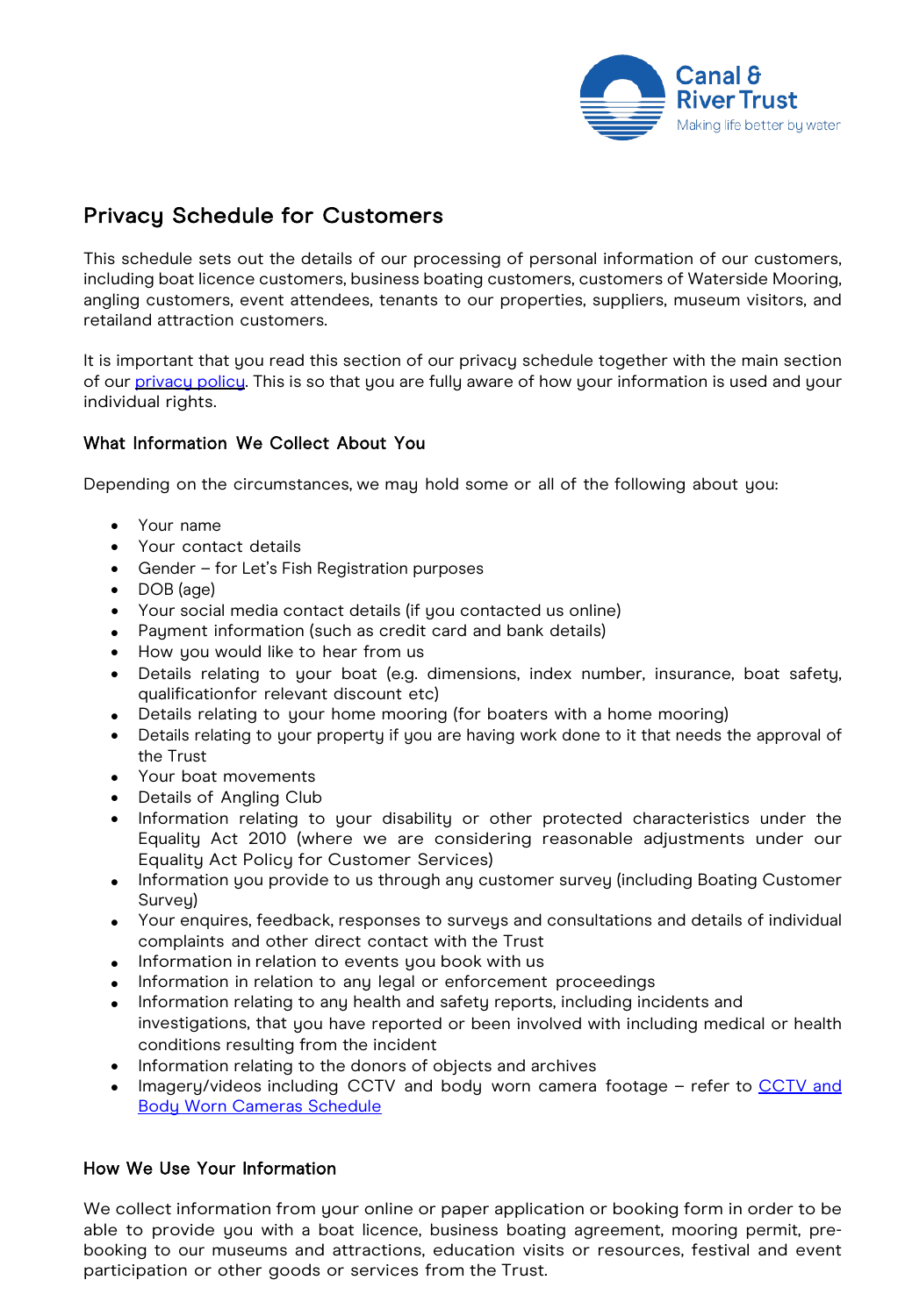We also collect responses to surveys and consultations, electronic records of your contact with us such as telephone calls or report an accident or make a complaint.

We may also collect your information from a previous boat owner when you are the new owner of the boat and they have informed us of the boat transfer.

For boating and mooring customers, we need to do this so we can provide you with a boat license or a mooring permit and communicate with you on boating related matters such as stoppages and incidents. If you choose not to provide this information, then we would not be able to provide you with a license or mooring permit. If you have given consent and signed up to our boaters update you will receive more general boating news and updates.

Unless otherwise specified below, we delete this personal information 7 years after the end of the relevant boat license, business boating agreement, mooring permit, or other agreement.

For boating and mooring customers, we ask for information about the status of insurance for your vessel and we may, where reasonably justified, contact your insurance company to confirm and verify the nature and scope of your insurance. While we don't carry out checks in every case, since we can refuse a licence or certificate if there is no insurance in place for a vessel, it is important that we are able to carry out checks where we consider this to be necessary.

We collect boat sighting information, and this is used to evidence boating navigation patterns to ensure that licensing conditions are complied with, we will hold this data for legal and enforcement proceedings as required. We delete this information after 3 years from the end of the relevant license period.

Where necessary we will also process personal data of boaters and retain details of interactions as part of any accident, incident or any enforcement action when either licensing conditions or mooring terms and conditions have not been complied with. We delete this information after 7 years from the conclusion of any investigation into the accident or incident or the conclusion of any enforcement action.

Your information may be used for contacting you regarding consultative processes or to update you on amendments to Terms and Conditions or contractual information.

For museums and attractions, we collect information to provide the service, product, or essential information you expect from us. Where you have given us your consent to do so, to keep you informed about visiting our places, volunteering with us, membership, events, conservation work, fundraising, and shops.

For our archives and collections, we collect information relating to the donors of objects and archives, this is done to comply with our legal obligations to record the owners of these items.

If you are involved in a near miss or a health and safety incident on Trust property, we will collect data relating to you and the incident in order to investigate and improve our working practices and the areas we have open or accessible to the public, staff, or volunteers within the Trust.

We collect information about suppliers as part of our tender process which may include personal information if you are a sole trader. Your data will only be used for the purpose of completing the tender process. We delete this information after 12 months from the conclusion of a tender process or 7 years from the date of a transaction.

For those applying to take part in festivals or other events that the Trust hosts, we collect payment information, personal information, and contact information. Your data is needed to keep in contact with you and ensure that you are able to hold a stall at an event. We also keep this information to contact you to attend future events. Payment information is needed in order to receive a stall fee from you. For Let's Fish Events we collect information regarding participants to use for statistical purposes to allow us to review and report on demographics and drive participation in fishing.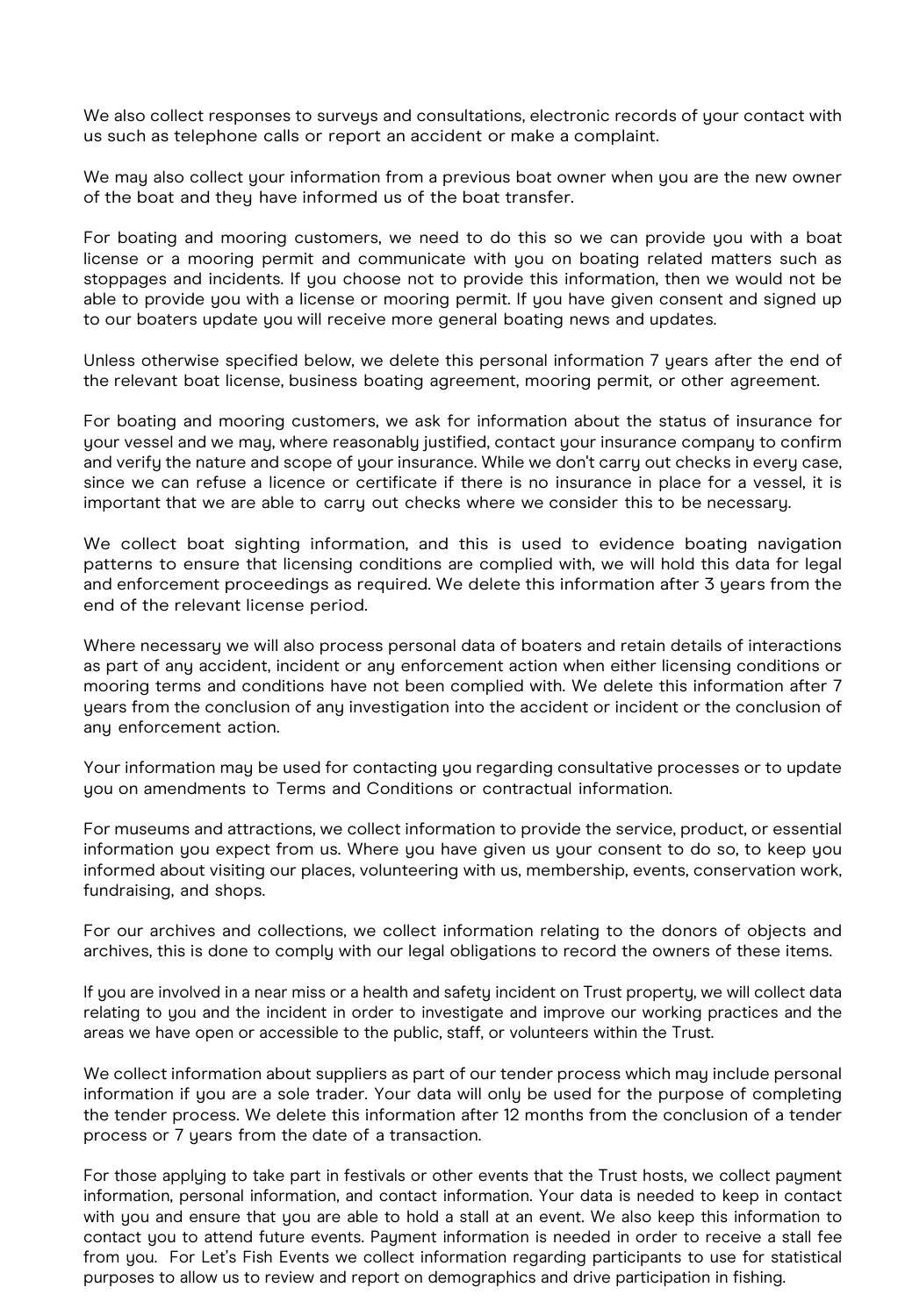If you are undertaking work to your property that needs approval from the Trust, then we will collect information on what you are planning to do and how it could affect the Trust's property.

For other customers we delete your personal information after 7 years from the date of our transaction or, if later, the resolution of your enquiry or complaint.

### Legal Basis for Processing Personal Information

As our boat licensing activity is a public task, the Trust relies on this as a legal basis for processing this personal data in many circumstances. Otherwise, we rely on legitimate interests e.g. to share information where necessary in connection with accidents or incidents, or for identifying new ownership of vessels.

For boaters for whom we are making reasonable adjustments under our Equality Act Policy we collect (through our **Equalities Questionnaire**) particularly sensitive information (known as special category personal data) relating to your disability and other protected characteristics. We process this data with your explicit consent. We take additional security measures to restrict access to this information and we delete this information 7 years after the end of the period of reasonable adjustment.

For other customers, we need to collect information so that we can provide you with a service such as a mooring permit, business boating agreement, other goods or services that we have agreed to or to bring any complaint or enquiry to a resolution. If you do not to provide this information, then we would not be able to provide you with these goods or services and we therefore rely on our contractual relationship with you for processing your personal data in these circumstances.

Retail sales, museums and attractions and events management. We process customer data to fulfil museums and attractions bookings and retail activities. Your data will be used to communicate with you throughout the process, including confirming we've received your order and payment, to confirm dispatch, to clarify where we might need more detail to fulfil an order or booking, or to resolve issues that might arise with your order or booking. Properties may also hold dietary requirements for weddings and events. When we have a contractual relationship with you, we may be required to send you information relating to your contract with us.

For participation in our festivals and other events, we process your data using a legitimate interest basis to make contact with you. Once you have signed our Terms and Conditions in your application form, you have entered into an agreement with the Trust, and we then proceed on a legal contractual basis. This means that we need to process your data in order to fulfil our obligations to you, such as ensuring you have stall space at a festival and abide by relevant legislation.

For information gathered relating to donors of objects and archives, there is a legal obligation placed on the Trust to record this information as it relates to the rightful owner of the object or archive.

When the Trust gathers information relating to health and safety near misses or incidents, we are relying on legal obligation for the collection of this data and the processing of it to investigate and improve our estates.

Where we do not have a contractual relationship with you as the customer e.g. angler/lets fish attendee, educational customer we rely on the legitimate interest lawful basis to process your information. Where we rely on this lawful basis, we will conduct a legitimate interest assessment to demonstrate our grounds for relying on this basis.

We may also send you other content e.g. surveys where we have a legitimate interest to do so.